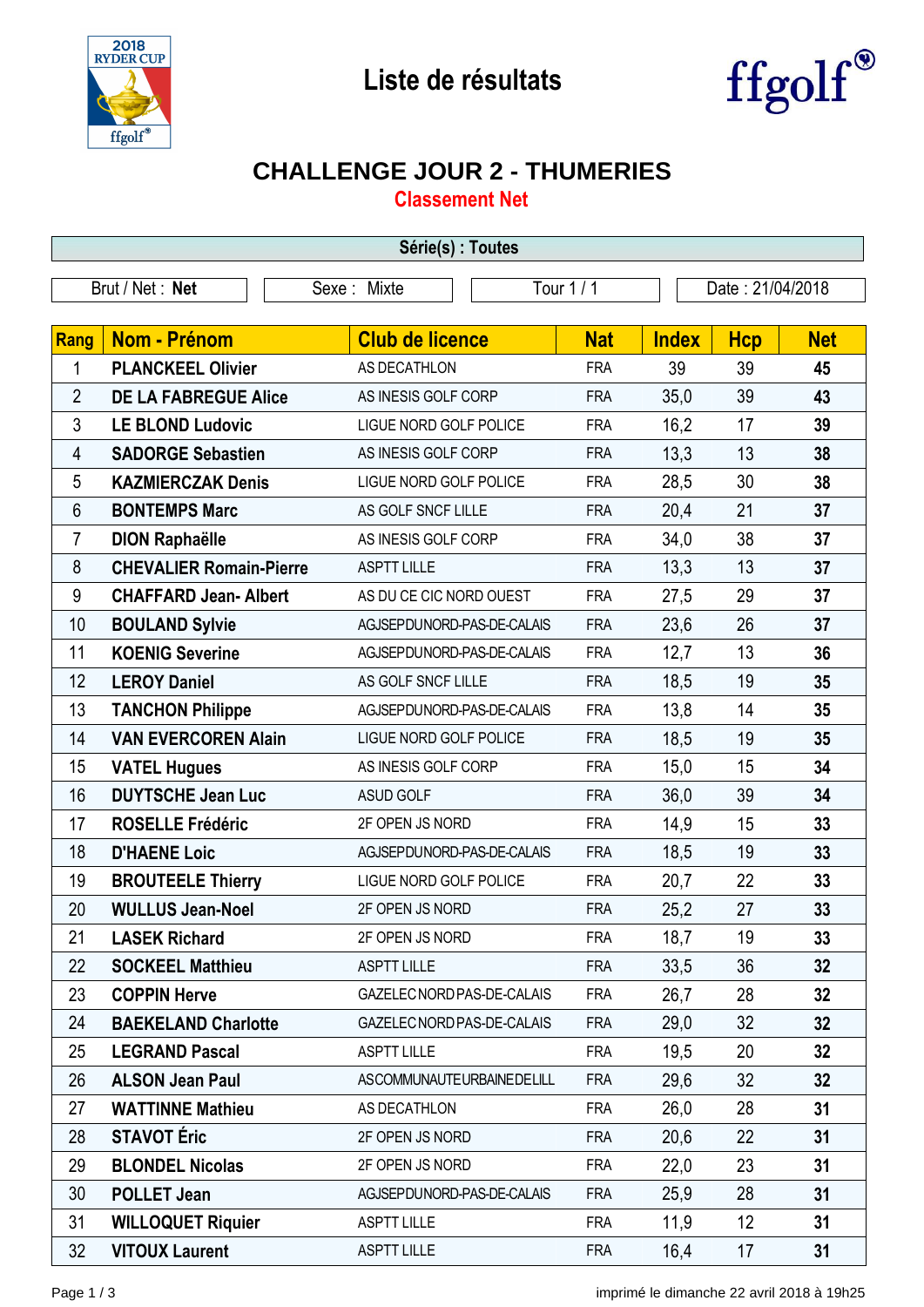| Rang | Nom - Prénom                  | <b>Club de licence</b>     | <b>Nat</b> | <b>Index</b> | <b>Hcp</b> | <b>Net</b> |
|------|-------------------------------|----------------------------|------------|--------------|------------|------------|
| 33   | <b>HERNOULT Jean-Leon</b>     | AS DU CE CIC NORD OUEST    | <b>FRA</b> | 34,9         | 38         | 31         |
| 34   | <b>MERCIER Sébastien</b>      | ASCOMMUNAUTEURBAINEDELILL  | <b>FRA</b> | 37           | 39         | 31         |
| 35   | <b>HEM Chun Leng</b>          | AGJSEPDUNORD-PAS-DE-CALAIS | <b>FRA</b> | 14,6         | 15         | 30         |
| 36   | <b>LAZZAOUI David</b>         | <b>ASDN</b>                | <b>FRA</b> | 24,7         | 26         | 30         |
| 37   | <b>GARS Philippe</b>          | AGJSEPDUNORD-PAS-DE-CALAIS | <b>FRA</b> | 13,2         | 13         | 30         |
| 38   | <b>HOLST Florent</b>          | AGJSEPDUNORD-PAS-DE-CALAIS | <b>FRA</b> | 17,8         | 18         | 30         |
| 39   | <b>CUNHA Eric</b>             | GAZELEC NORD PAS-DE-CALAIS | <b>FRA</b> | 16,6         | 17         | 30         |
| 40   | <b>CAPPOEN Marie Ange</b>     | GAZELEC NORD PAS-DE-CALAIS | <b>FRA</b> | 11,1         | 11         | 30         |
| 41   | <b>BROUTEELE Lucas</b>        | LIGUE NORD GOLF POLICE     | <b>FRA</b> | 17,0         | 17         | 30         |
| 42   | <b>CHILLOH Alexandre</b>      | AS DECATHLON               | <b>FRA</b> | 34,0         | 37         | 29         |
| 43   | <b>MIGEON Maxime</b>          | AS INESIS GOLF CORP        | <b>FRA</b> | 27,5         | 29         | 29         |
| 44   | <b>SILVAIN Jean-Marc</b>      | AGJSEPDUNORD-PAS-DE-CALAIS | <b>FRA</b> | 15,3         | 16         | 28         |
| 45   | <b>FLAMEZ Talal</b>           | ASCOMMUNAUTEURBAINEDELILL  | <b>FRA</b> | 35,5         | 38         | 28         |
| 46   | <b>AERNOUT Ludovic</b>        | AS PGE                     | <b>FRA</b> | 23,2         | 24         | 28         |
| 47   | <b>BONNET Jean Jacques</b>    | AS GOLF SNCF LILLE         | <b>FRA</b> | 16,3         | 17         | 28         |
| 48   | <b>DECOOL Patrick</b>         | ASUD GOLF                  | <b>FRA</b> | 27,1         | 29         | 27         |
| 49   | <b>CUNHA Dominique</b>        | GAZELEC NORD PAS-DE-CALAIS | <b>FRA</b> | 17,2         | 18         | 27         |
| 50   | <b>CAFFIER Arnaud</b>         | AS GOLF SNCF LILLE         | <b>FRA</b> | 19,6         | 20         | 27         |
| 51   | <b>LEBAS Fabien</b>           | AS DECATHLON               | <b>FRA</b> | 22,2         | 23         | 27         |
| 52   | <b>FAUCRET Brice</b>          | AS INESIS GOLF CORP        | <b>FRA</b> | 54           | 39         | 27         |
| 53   | <b>CIMETIERE Xavier</b>       | AGJSEPDUNORD-PAS-DE-CALAIS | <b>FRA</b> | 24,4         | 26         | 27         |
| 54   | <b>SCHOTTE Philippe</b>       | <b>ASPTT LILLE</b>         | <b>FRA</b> | 10,6         | 10         | 26         |
| 55   | <b>SEMMOUD Ahmed</b>          | ASP LILLE 1                | <b>FRA</b> | 15,1         | 15         | 26         |
| 56   | <b>DELOFFRE Christian</b>     | GAZELEC NORD PAS-DE-CALAIS | <b>FRA</b> | 13,7         | 14         | 26         |
| 57   | <b>WATERLOT Bruno</b>         | GAZELEC NORD PAS-DE-CALAIS | <b>FRA</b> | 32,4         | 35         | 26         |
| 58   | <b>TREDEZ Jean Marc</b>       | GAZELEC NORD PAS-DE-CALAIS | <b>FRA</b> | 31,1         | 33         | 25         |
| 59   | <b>VENANT Gaston</b>          | <b>ASPTT LILLE</b>         | <b>FRA</b> | 18,5         | 19         | 25         |
| 60   | <b>GEERAERT Patrick</b>       | AS GOLF SNCF LILLE         | <b>FRA</b> | 18,5         | 19         | 25         |
| 61   | <b>DECLERCQ Eric</b>          | AS DU CE CIC NORD OUEST    | <b>FRA</b> | 24,5         | 26         | 25         |
| 62   | <b>DAVRIL Danièle</b>         | AS GOLF SNCF LILLE         | <b>FRA</b> | 24,2         | 26         | 25         |
| 63   | <b>GENTIL Olivier</b>         | GAZELEC NORD PAS-DE-CALAIS | <b>FRA</b> | 26,0         | 28         | 24         |
| 64   | <b>MAHAUX Fabienne</b>        | AGJSEPDUNORD-PAS-DE-CALAIS | <b>FRA</b> | 28,5         | 31         | 24         |
| 65   | <b>PEAUDECERF Patrice</b>     | AS DU CE CIC NORD OUEST    | <b>FRA</b> | 33,5         | 36         | 23         |
| 66   | <b>TROYON Jean-Louis</b>      | GAZELEC NORD PAS-DE-CALAIS | <b>FRA</b> | 18,4         | 19         | 23         |
| 67   | <b>DELATTRE Yveline</b>       | <b>ASDN</b>                | <b>FRA</b> | 30,5         | 34         | 23         |
| 68   | <b>COETMEUR Bernard</b>       | GAZELEC NORD PAS-DE-CALAIS | <b>FRA</b> | 21,2         | 22         | 23         |
| 69   | <b>DELACROIX Jeanne Marie</b> | ASP LILLE 1                | <b>FRA</b> | 37           | 40         | 22         |
| 70   | <b>ALBRECHT Antoine</b>       | AS PGE                     | <b>FRA</b> | 29,0         | 31         | 22         |
| 71   | <b>DEVIN Patrick</b>          | ASP LILLE 1                | <b>FRA</b> | 21,7         | 23         | 22         |
| 72   | <b>PELTIER Patricia</b>       | ASP LILLE 1                | <b>FRA</b> | 28,7         | 32         | 22         |
| 73   | <b>WATTRELOT Francis</b>      | ASP LILLE 1                | <b>FRA</b> | 21,9         | 23         | 22         |
| 74   | <b>GENGEMBRE Léon</b>         | ASP LILLE 1                | <b>FRA</b> | 27,4         | 29         | 21         |
| 75   | <b>ANSSENS Charles</b>        | AS DECATHLON               | <b>FRA</b> | 25,2         | 27         | 21         |